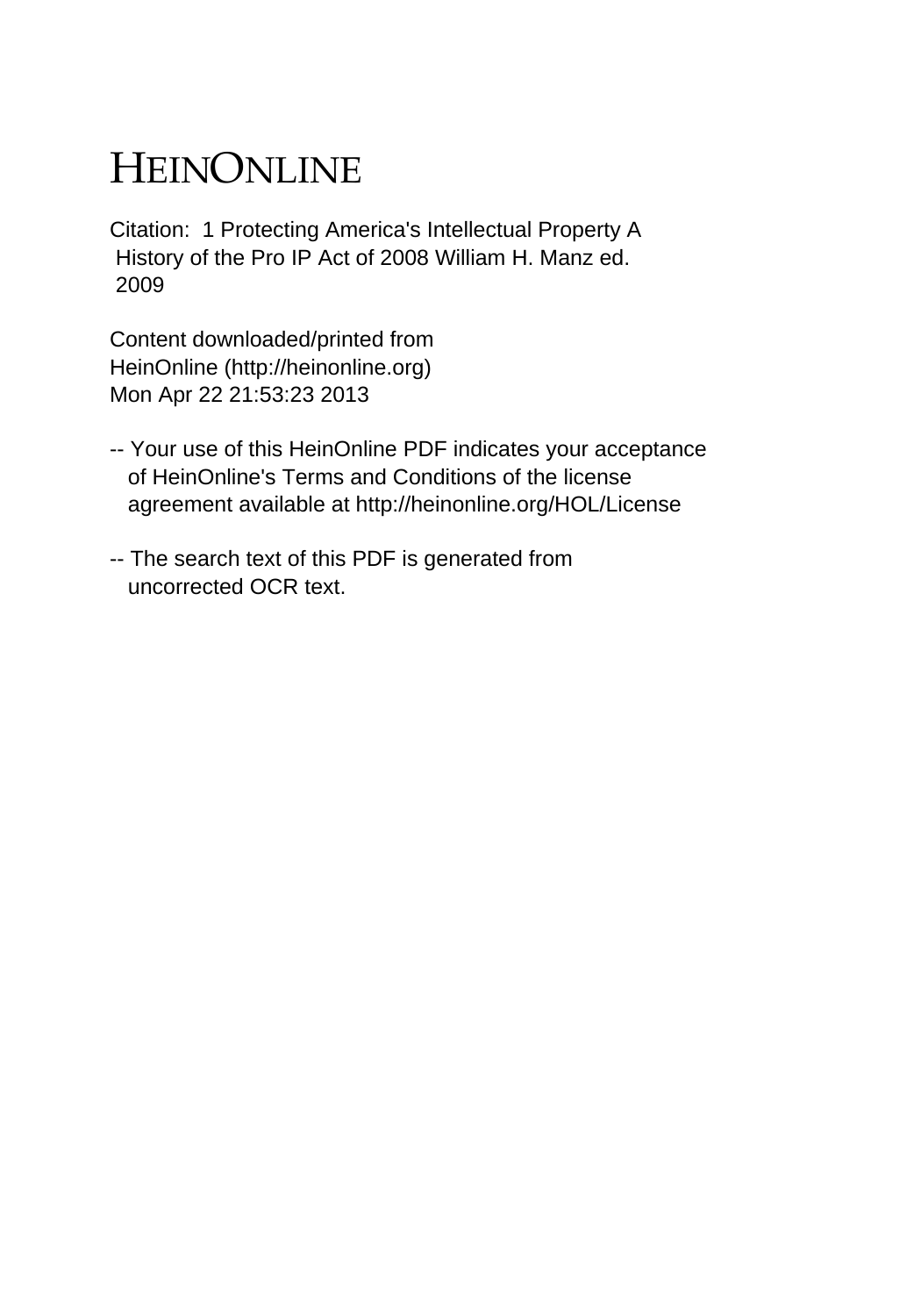# **TABLE OF DOCUMENTS**

# **VOLUME 1**

# **Part I- The Law**

Doc. No. **1** Prioritizing Resources and Organization for Intellectual Property Act of 2008, Pub. L. 110-403, 122 Stat. 4256.

# **Part II- Bill Versions**

- Doc. No. 2 **S. 3325,** Enforcement of Intellectual Property Rights Act of **2008** (as introduced).
- Doc. No. 3 S. 3325, Enforcement of Intellectual Property Rights Act of **2008** (as reported in Senate).
- Doe. No. 4 **S. 3325,** Prioritizing Resources and Organizations for Intellectual Property Act of **2008** (as passed **by** Senate).
- Doc. No. 5 S. 3325, Prioritizing Resources and Organizations for Intellectual Property Act of **2008** as passed **by** House and Senate.

# **Part III - Related Bills**

# **109th Congress**

- Doe. No. **6** H.R. **5921,** Intellectual Property Enhanced Criminal Enforcement Act of **2006** (as introduced).
- Doc. No. **7 S.** 1984, Intellectual Property Enforcement Act of **2007** (as introduced).

#### **110th Congress**

Doc. No. **8** H.R. **3155,** Intellectual Property Enhanced Criminal Enforcement Act of **2007** (as introduced).

xxiii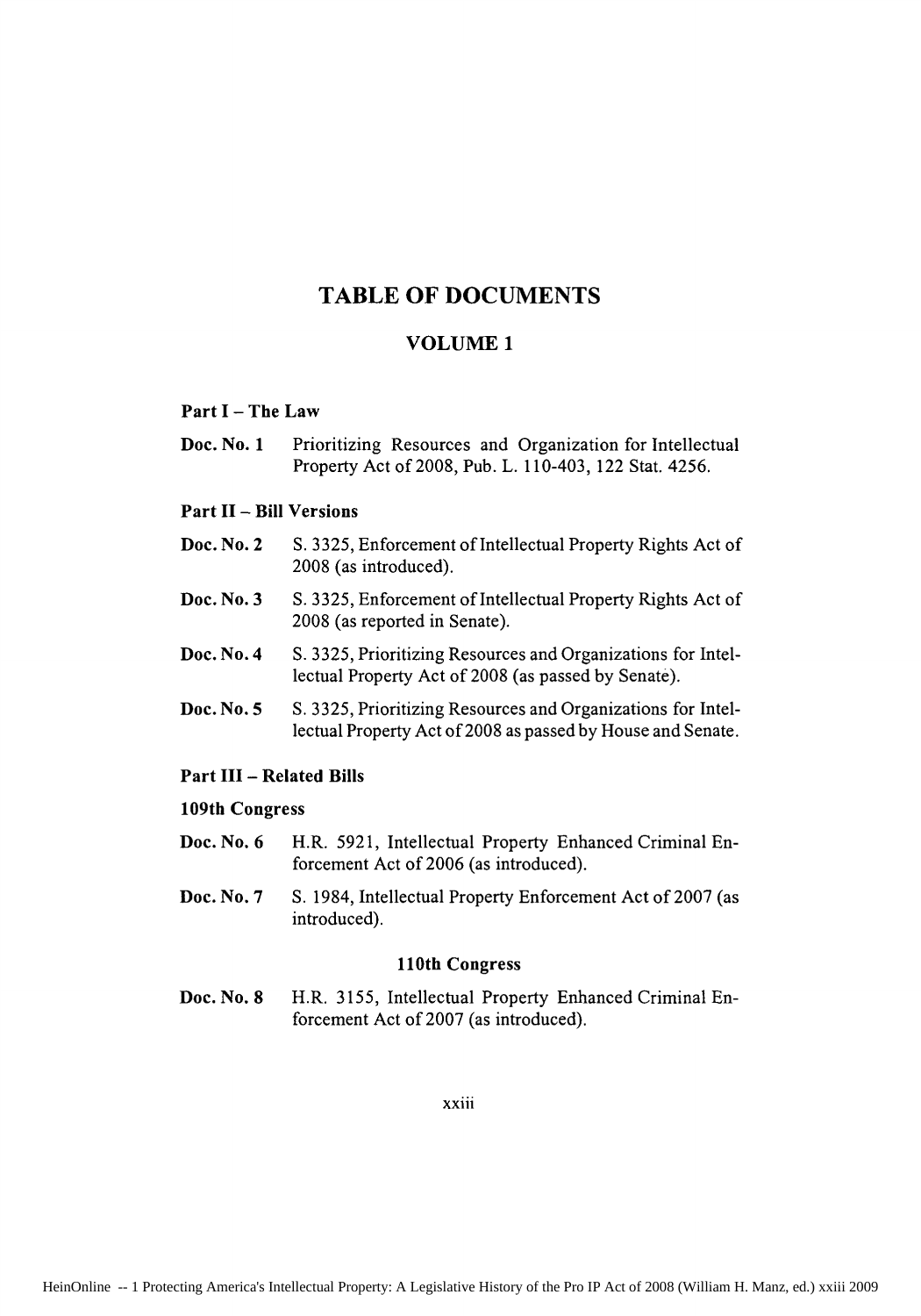- Doc. No. 9 H.R. 4279, Prioritizing Resources and Organization for Intellectual Property Act of 2007 (as introduced).
- Doc. No. 10 H.R. 4279, Prioritizing Resources and Organization for Intellectual Property Act of 2007 (as reported in House).
- Doc. No. 11 H.R. 4279, Prioritizing Resources and Organization for Intellectual Property Act of 2007 (as passed by House).
- Doc. No. 12 H.R. 4279, Prioritizing Resources and Organization for Intellectual Property Act of 2007 (as received by Senate Committee).
- Doc. No. 13 S. 522, Intellectual Property Rights Enforcement Act (as introduced).
- Doc. No. 14 **S.** 2317, Intellectual Property Enforcement Act of 2007 (as introduced).

#### Part IV **-** Presidential Materials

Doc. No. 15 White House Press Release (Oct. 13, 2008).

#### Part V **-** Congressional Record

- Doc. No. 16 House consideration of H.R. 4279, 154 Cong. Rec. H3067 (daily ed. May 6, 2008).
- Doc. No. 17 Remarks of Rep. Goodlatte, 154 Cong. Rec. E853 (daily ed. May 7, 2008).
- Doc. No. 18 House passage of H.R. 4279, 154 Cong. Rec. H3202 (daily ed. May 8, 2008).
- Doc. No. 19 Statement on introduced bill by Sen Leahy, 154 Cong. Rec. S7280 (daily ed. July 24, 2008).
- Doc. No. 20 Remarks of Sen. Grassley, 154 Cong Rec. S8848 (daily ed. Sept. 18, 2008).
- Doc. No. 21 Remarks of Sen. Coburn, 154 Cong. Rec. S9469 (daily ed. Sept. 25, 2008).
- Doc. No. 22 Senate consideration and passage of **S.** 3325, 154 Cong. Rec. S9583 (daily ed. Sept. 26, 2008).

xxiv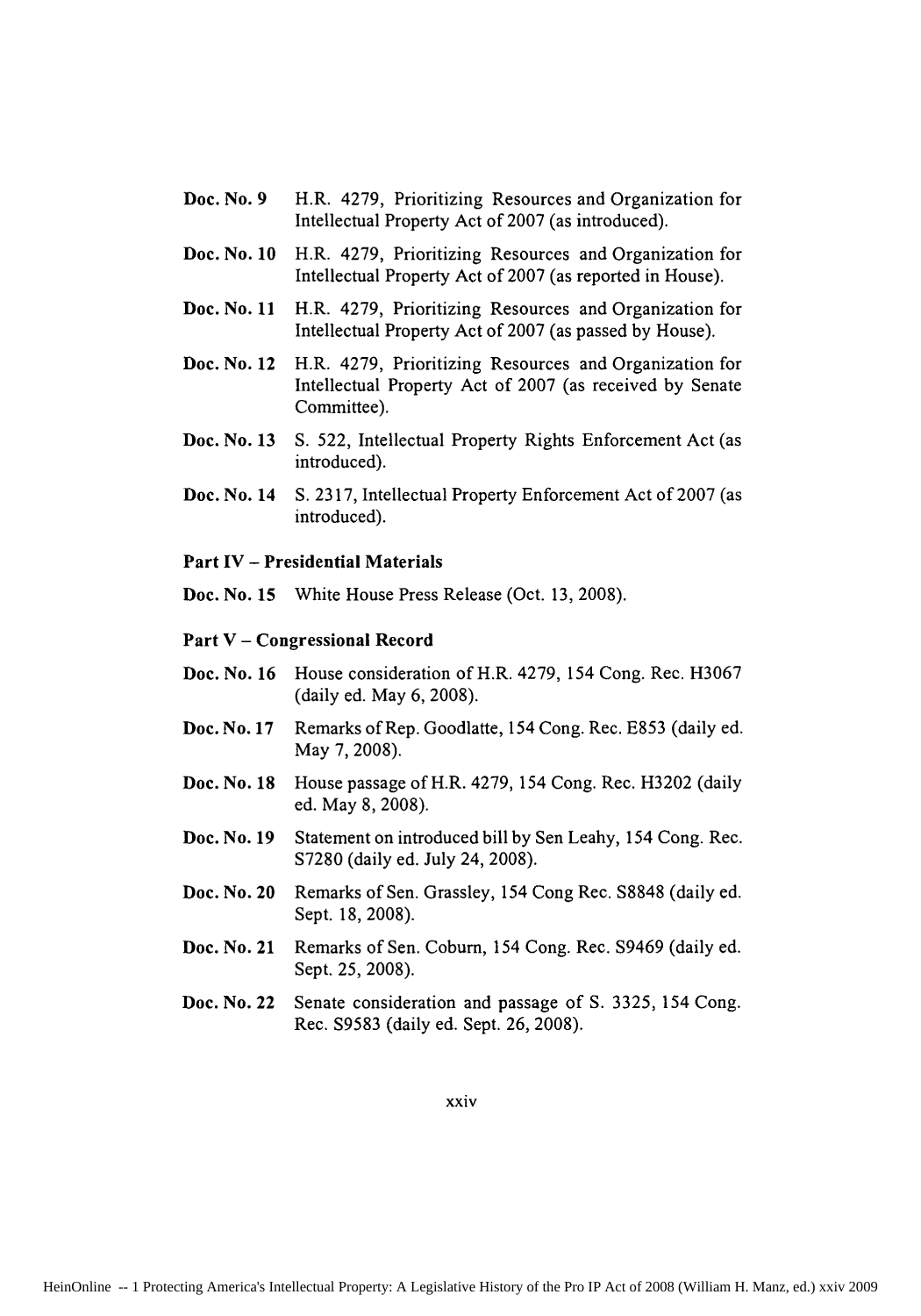- Doc. No. 23 Senate amendment to H.R. 3325, 154 Cong. Rec. S9723 (daily ed. Sept. 26, 2008).
- Doc. No. 24 House consideration of **S.** 3325, 154 Cong. Rec. H10229 (daily ed. Sept. 27, 2008).
- Doc. No. 25 House passage of **S.** 3325, 154 Cong,. Rec. H10304 (daily ed. Sept. 28, 2008).
- Doc. No. 26 Remarks of Rep. Blackburn, 154 Cong. Rec. E2141 (daily ed. Sept. 28, 2008).

#### Part **VI-** Related Report

Doc. No. 27 House Report 110-617- Prioritizing Resources and Organization for Intellectual Property Act of 2008 (May 5, 2008).

#### Part **VII- Related Hearings**

- Doc. No. 28 *Intellectual Property Protection as Economic Policy: Will China Ever Enforce Its IP Laws?,* hearing before the Congressional Executive Committee on China (May 16, 2005).
- Doc. No. **29** *Intellectual Property Theft in China and Russia,* hearing before the House Judiciary Committee (May 17, 2005).

# **VOLUME** 2

## **Part VII- Related Hearings** *continued*

- Doc. No. **30** *Counterfeit Goods: Easy Cash for Criminals and Terrorists,* hearing before the Senate Committee on Homeland Security and Governmental Affairs (May 25, 2005).
- Doc. No. 31 *Piracy of Intellectual Property,* hearing before the Senate Judiciary Committee (May 25, 2005).
- Doc. No. 32 *Intellectual Property Rights Issues and Imported Counterfeit Goods,* hearings before the U.S.-China Economic and Security Review Commission (June 7, 8, 2005).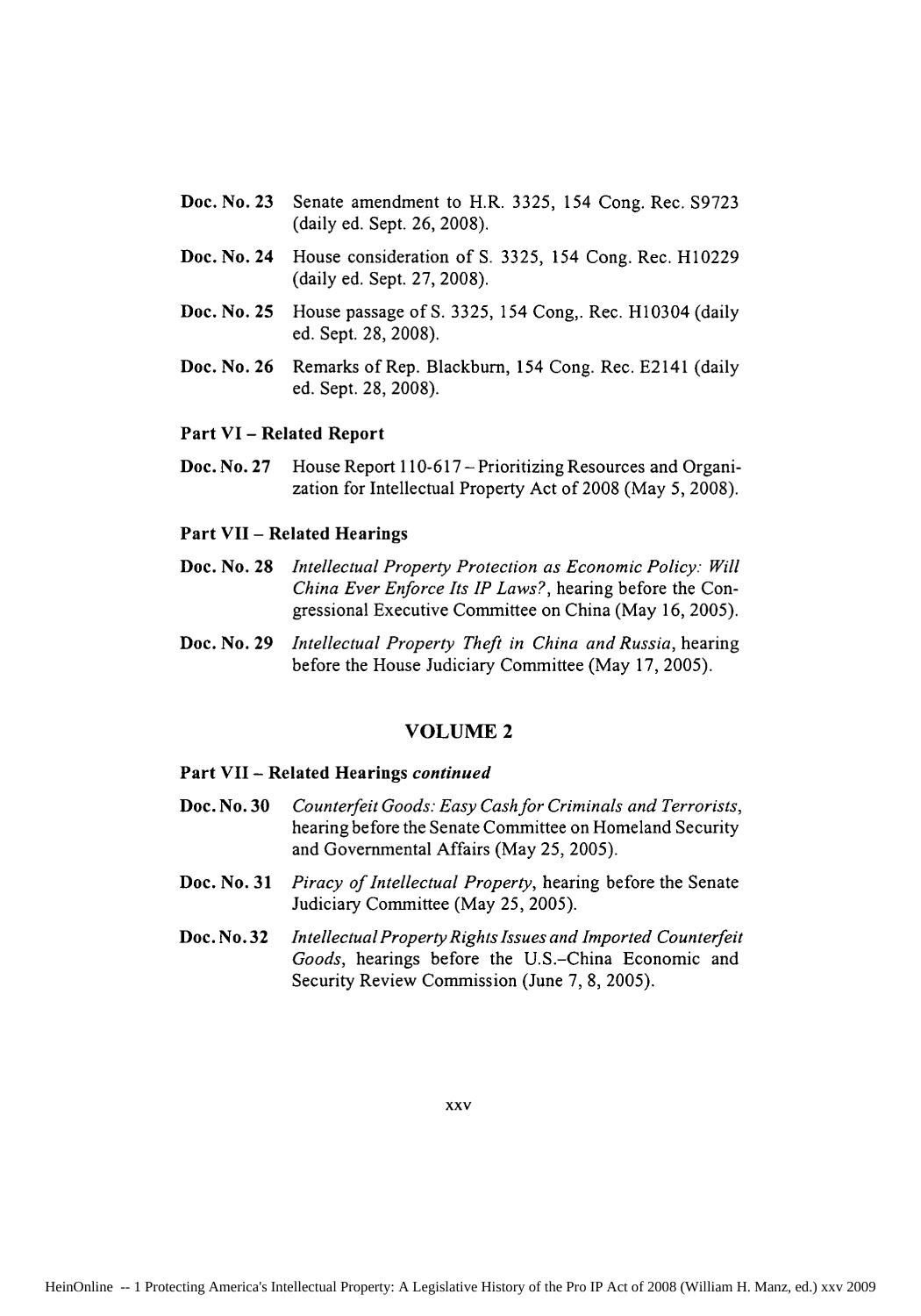- Doe. No.33 *Finding and Fighting Fakes: Reviewing the Strategy Targeting Organized Piracy,* hearing before the Senate Committee on Homeland Security and Governmental Affairs (June 14, 2005).
- Doe. No. 34 *Product Counterfeiting: How Fakes Are Undermining U.S. Jobs, Innovation, and Consumer Safety,* hearing before the House Committee on Energy and Commerce (June 25, 2005).
- Doc. No. **35** *Reducing Peer-to-Peer (P2P) Piracy on University Campuses:A Progress Update,* hearing before the House Judiciary Committee (Sept. 22, 2005).
- Doc. No. **36** *Ensuring Protection of American Intellectual Property Rights for American Industries in China,* hearing before the Senate Committee on Homeland Security and Governmental Affairs (Nov. 21, 2005).

# **VOLUME 3**

#### **Part VII - Related Hearings** *continued*

- **Doc. No. 37** *International IPR Report Card: Assessing US. Government and Industry Efforts to Enhance Chinese and Russian Enforcement of Intellectual Property Rights,* hearing before the House Judiciary Committee (Dec. **7,** 2005).
- *STOP! A Progress Report on Protecting and Enforcing Intellectual Property Rights Here and Abroad,* hearing before the Subcommittee on Oversight on Government Management, the Federal Workforce, and D.C. of the Senate Committee on Homeland Security and Governmental Affairs (July 26, 2006). **Doe. No. 38**
- *The Internet and the College Campus: How the Entertainment Industry and Higher Education Are Working to Combat Illegal Piracy,* hearing before the Subcommittee on 21 st Century Competitiveness of the House Committee on Education and Workforce (Sept. 26, 2006). **Doc. No. 39**
- *An Update: Piracy on University Networks,* hearing before the House Judiciary Committee (Mar. 8, 2007). **Doc. No. 40**

xxvi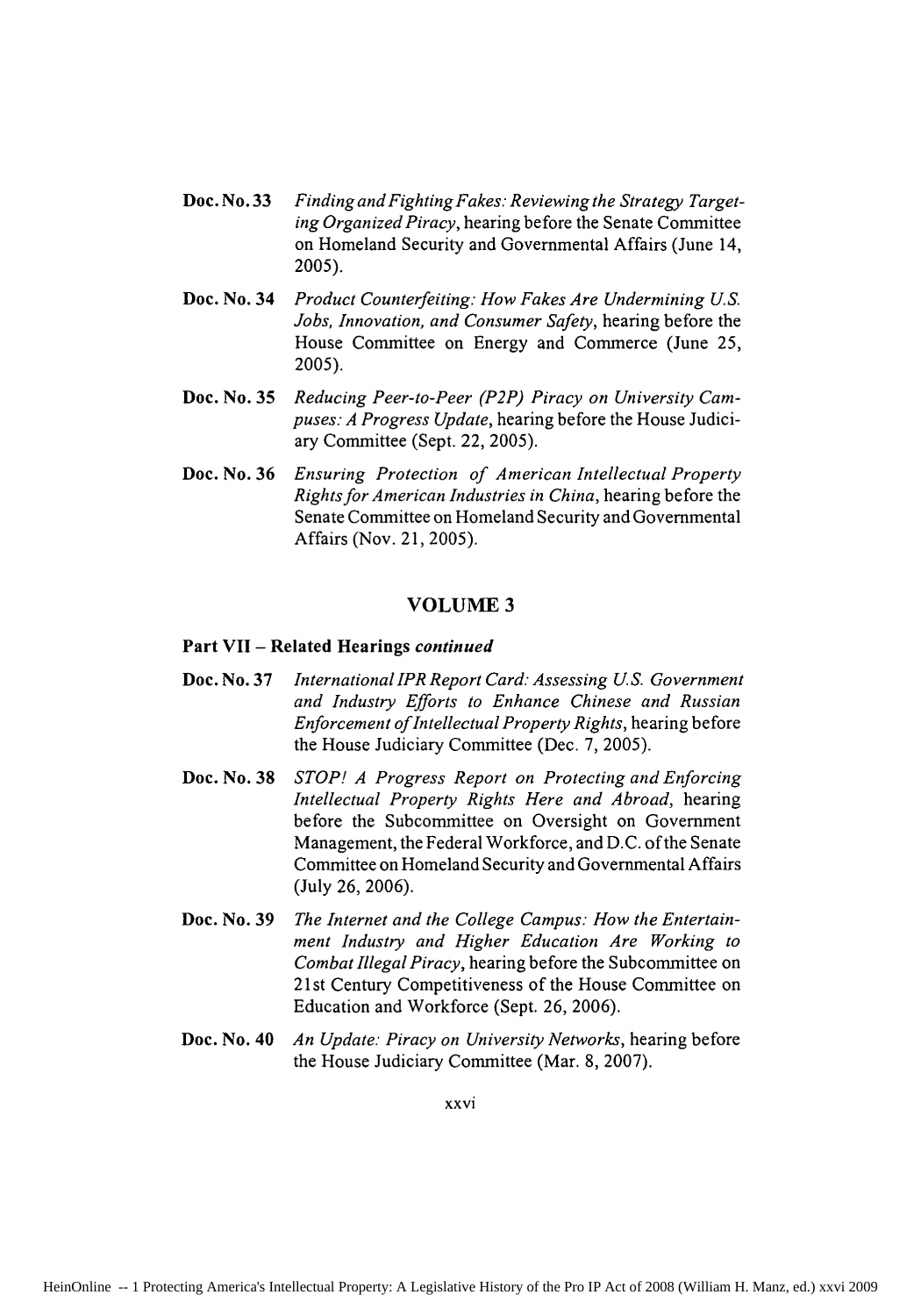- Doc. No. 41 *The Role of Technology in Reducing Illegal Filesharing: A University Perspective,* hearing before the House Committee on Science and Technology (June 5, **2007).**
- Doc. No. 42 *International Piracy: The Challenges of Protecting Intellectual Property in the 21st Century,* hearing before the Subcommittee on Courts, the Internet, and Intellectual Property of the House Judiciary Committee (Oct. 18, 2007).
- Doc. No. 43 *Prioritizing Resources and Organization for Intellectual Property Act of2008,* hearings before the Subcommittee on Courts, the Internet, and Intellectual Property of the House Judiciary Committee (Dec. 13, 2007).

## Part **VIII- Miscellaneous**

- Doc. No. 44 CBO Cost Estimate for H.R. 4279 (May 5, 2008).
- Doc. No. 45 CBO Cost Estimate for **S.** 3325 (Oct. 1, 2008).

xxvii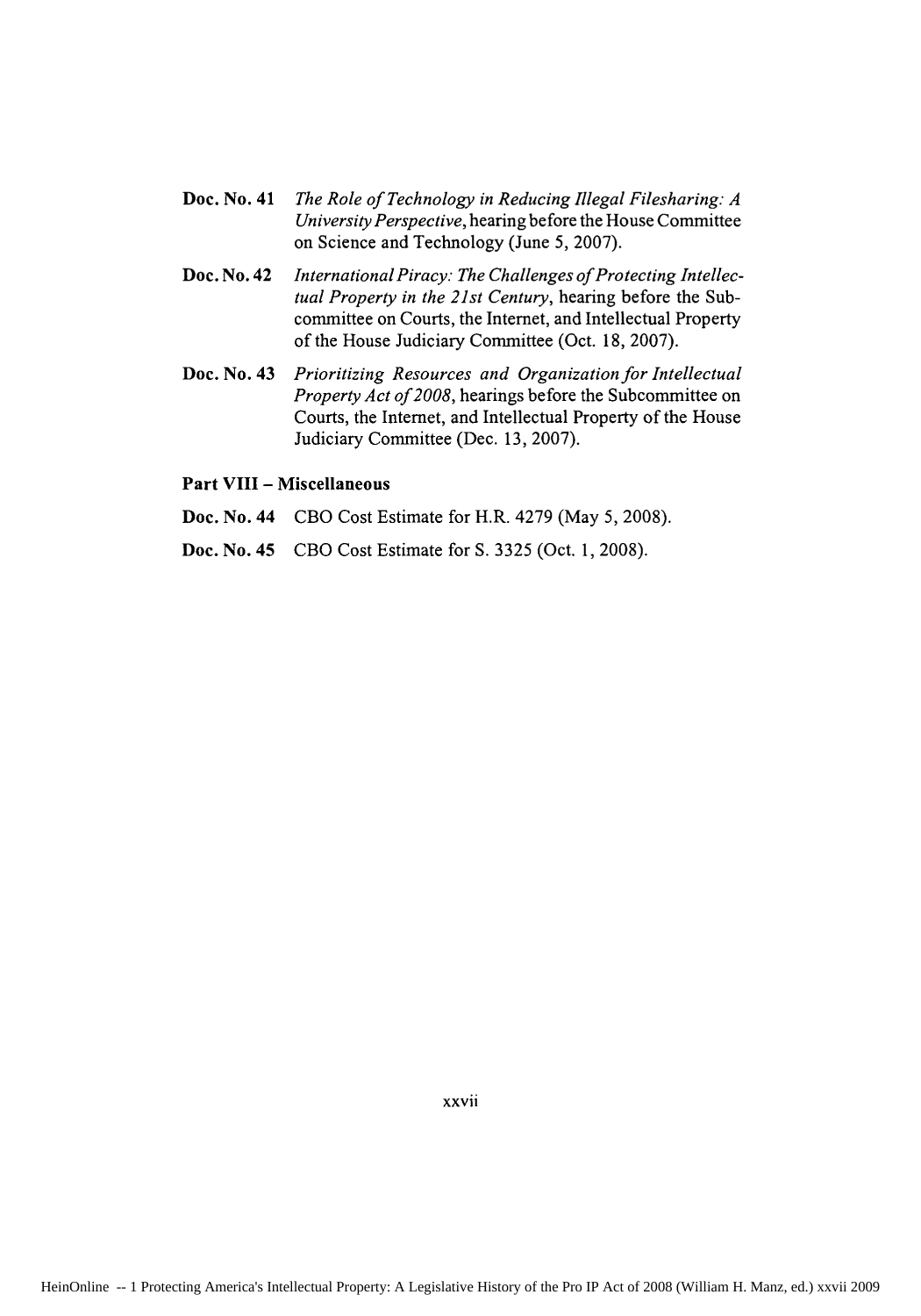HeinOnline -- 1 Protecting America's Intellectual Property: A Legislative History of the Pro IP Act of 2008 (William H. Manz, ed.) xxviii 2009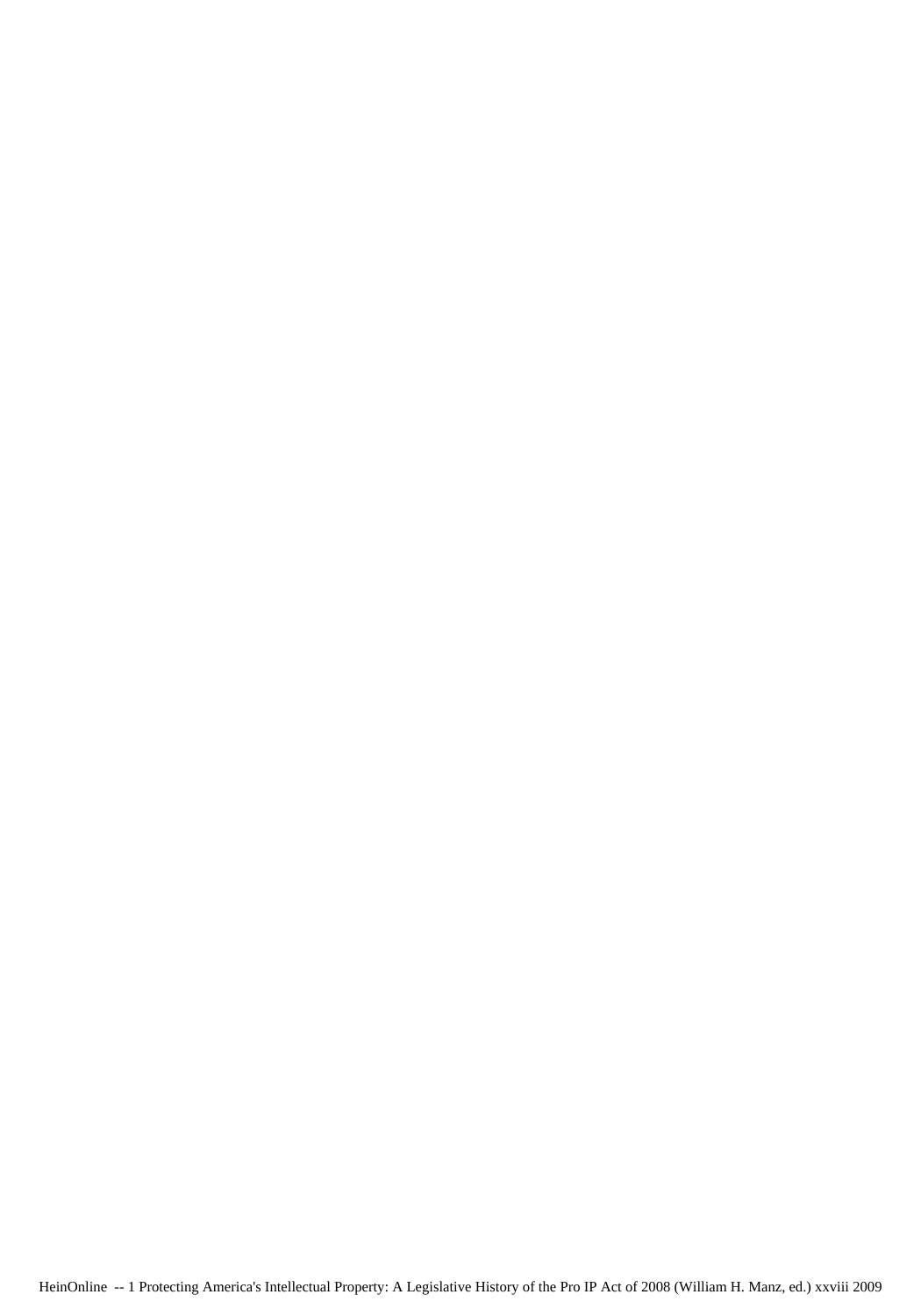# DOCUMENT NO. **I**

 $\ddot{\phantom{0}}$